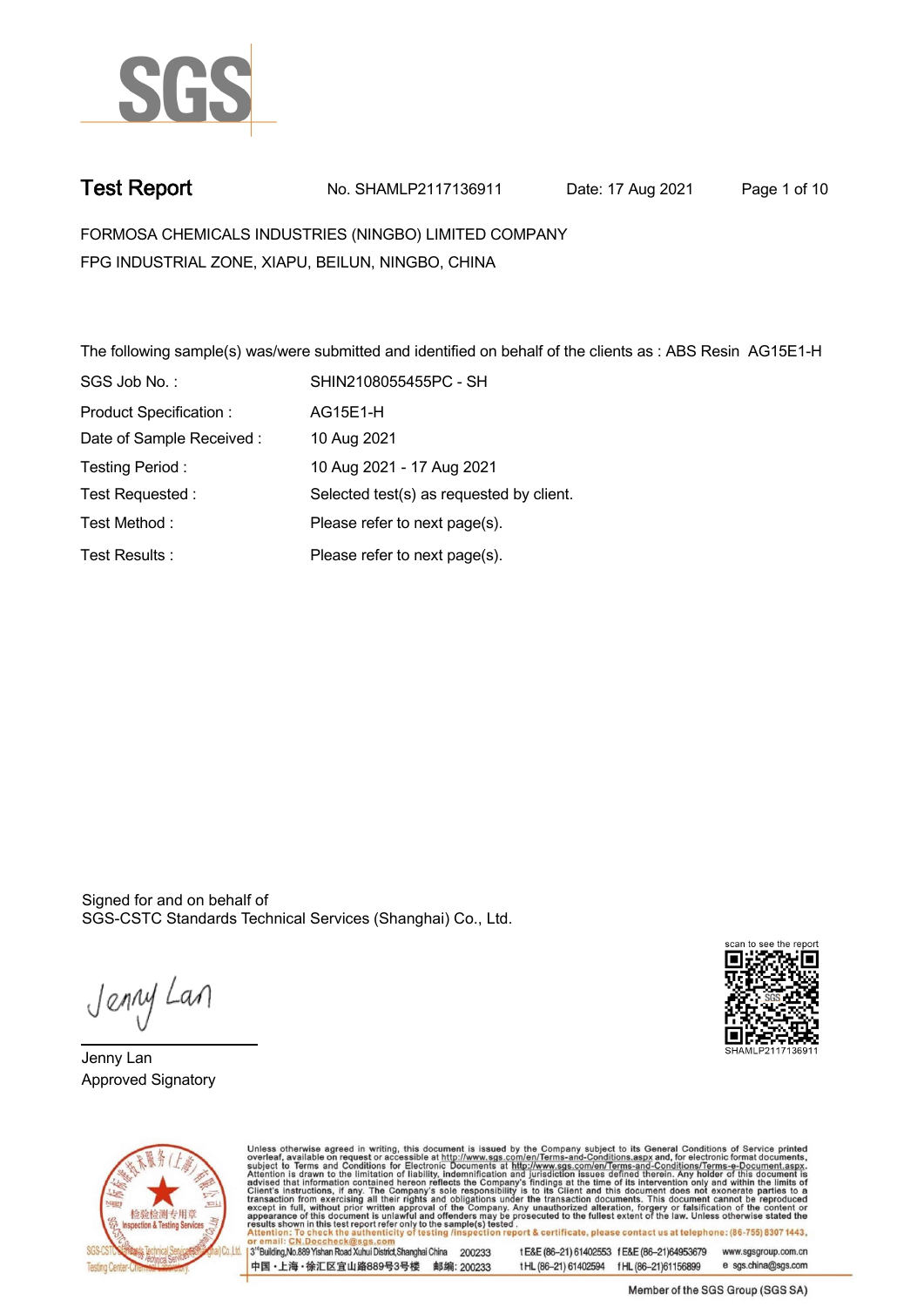

**Test Report. No. SHAMLP2117136911 Date: 17 Aug 2021. Page 2 of 10.**

**Test Results :.**

**Test Part Description : .**

| Specimen No.    | SGS Sample ID    | <b>Description</b> |
|-----------------|------------------|--------------------|
| SN <sub>1</sub> | SHA21-171369.001 | White pellet       |

- **Remarks :.(1) 1 mg/kg = 0.0001% .**
	- **(2) MDL = Method Detection Limit .**
	- **(3) ND = Not Detected ( < MDL ) .**
	- **(4) "-" = Not Regulated .**

## **RoHS Directive (EU) 2015/863 amending Annex II to Directive 2011/65/EU.**

**Test Method :. With reference to IEC 62321-4:2013+AMD1:2017, IEC62321-5:2013, IEC62321-7-2:2017, IEC 62321-6:2015 and IEC62321-8:2017, analyzed by ICP-OES, UV-Vis and GC-MS. .**

| Test Item(s)                 | Limit | <u>Unit</u> | <b>MDL</b>               | 001       |
|------------------------------|-------|-------------|--------------------------|-----------|
| Cadmium (Cd)                 | 100   | mg/kg       | $\overline{2}$           | ND        |
| Lead (Pb)                    | 1000  | mg/kg       | $\overline{2}$           | <b>ND</b> |
| Mercury (Hg)                 | 1000  | mg/kg       | $\overline{2}$           | <b>ND</b> |
| Hexavalent Chromium (Cr(VI)) | 1000  | mg/kg       | 8                        | <b>ND</b> |
| Sum of PBBs                  | 1000  | mg/kg       | $\overline{a}$           | ND        |
| Monobromobiphenyl            |       | mg/kg       | 5                        | ND.       |
| Dibromobiphenyl              | -     | mg/kg       | 5                        | ND.       |
| Tribromobiphenyl             |       | mg/kg       | 5                        | ND.       |
| Tetrabromobiphenyl           | -     | mg/kg       | 5                        | ND        |
| Pentabromobiphenyl           |       | mg/kg       | 5                        | <b>ND</b> |
| Hexabromobiphenyl            | -     | mg/kg       | 5                        | ND.       |
| Heptabromobiphenyl           |       | mg/kg       | 5                        | <b>ND</b> |
| Octabromobiphenyl            | -     | mg/kg       | 5                        | ND        |
| Nonabromobiphenyl            |       | mg/kg       | 5                        | ND.       |
| Decabromobiphenyl            |       | mg/kg       | 5                        | ND        |
| Sum of PBDEs                 | 1000  | mg/kg       | $\overline{\phantom{a}}$ | ND.       |
| Monobromodiphenyl ether      |       | mg/kg       | 5                        | ND        |
| Dibromodiphenyl ether        | -     | mg/kg       | 5                        | ND.       |
| Tribromodiphenyl ether       | -     | mg/kg       | 5                        | <b>ND</b> |
| Tetrabromodiphenyl ether     |       | mg/kg       | 5                        | <b>ND</b> |



Unless otherwise agreed in writing, this document is issued by the Company subject to its General Conditions of Service printed overleaf, available on request or accessible at http://www.sgs.com/en/Terms-and-Conditions.asp

3<sup>rd</sup> Building, No.889 Yishan Road Xuhui District, Shanghai China 200233 中国·上海·徐汇区宜山路889号3号楼 邮编: 200233 tE&E (86-21) 61402553 fE&E (86-21)64953679 www.sgsgroup.com.cn

t HL (86-21) 61402594 f HL (86-21) 61156899 e sgs.china@sgs.com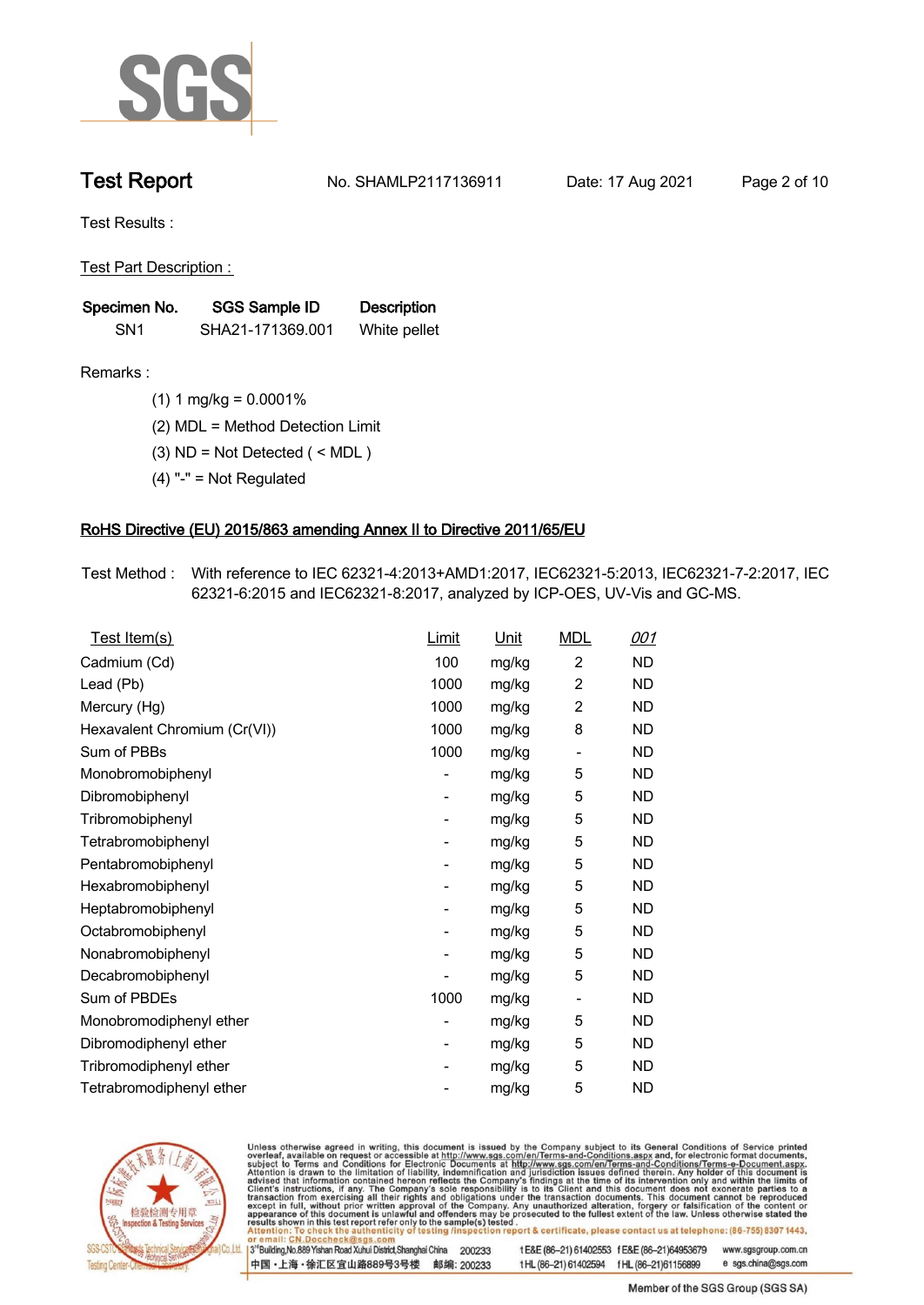

| Test Report                       | No. SHAMLP2117136911 |             | Date: 17 Aug 2021 |            | Page 3 of 10 |
|-----------------------------------|----------------------|-------------|-------------------|------------|--------------|
| Test Item(s)                      | Limit                | <u>Unit</u> | <b>MDL</b>        | <u>001</u> |              |
| Pentabromodiphenyl ether          |                      | mg/kg       | 5                 | <b>ND</b>  |              |
| Hexabromodiphenyl ether           | -                    | mg/kg       | 5                 | ND         |              |
| Heptabromodiphenyl ether          | Ξ.                   | mg/kg       | 5                 | <b>ND</b>  |              |
| Octabromodiphenyl ether           | Ξ.                   | mg/kg       | 5                 | ND         |              |
| Nonabromodiphenyl ether           | -                    | mg/kg       | 5                 | <b>ND</b>  |              |
| Decabromodiphenyl ether           | ٠                    | mg/kg       | 5                 | <b>ND</b>  |              |
| Di-butyl Phthalate (DBP)          | 1000                 | mg/kg       | 50                | <b>ND</b>  |              |
| Benzyl Butyl Phthalate (BBP)      | 1000                 | mg/kg       | 50                | <b>ND</b>  |              |
| Di-2-Ethyl Hexyl Phthalate (DEHP) | 1000                 | mg/kg       | 50                | <b>ND</b>  |              |
| Diisobutyl Phthalates (DIBP)      | 1000                 | mg/kg       | 50                | <b>ND</b>  |              |

**Notes :.**

- **(1) The maximum permissible limit is quoted from RoHS Directive (EU) 2015/863. IEC 62321 series is equivalent to EN 62321 series https://www.cenelec.eu/dyn/www/f?p=104:30:1742232870351101::::FSP\_ORG\_ID,FSP\_LANG\_ID: 1258637,25**
- **(2) The restriction of DEHP, BBP, DBP and DIBP shall apply to medical devices, including in vitro medical devices, and monitoring and control instruments,including industrial monitoring and control instruments, from 22 July 2021. .**

## **Polycyclic aromatic hydrocarbons (PAHs).**

**Test Method :. With reference to AfPS GS 2019:01 PAK, analysis was performed by GC-MS. .**

| Test Item(s)                 | Unit  | <b>MDL</b> | 001       |
|------------------------------|-------|------------|-----------|
| Benzo(a)pyrene(BaP)          | mg/kg | 0.1        | <b>ND</b> |
| Benzo(e)pyrene(BeP)          | mg/kg | 0.1        | <b>ND</b> |
| Benzo(a)anthracene(BaA)      | mg/kg | 0.1        | <b>ND</b> |
| Benzo(b)fluoranthene(BbF)    | mg/kg | 0.1        | ND.       |
| Benzo(j)fluoranthene(BjF)    | mg/kg | 0.1        | <b>ND</b> |
| Benzo(k)fluoranthene(BkF)    | mg/kg | 0.1        | <b>ND</b> |
| Chrysene(CHR)                | mg/kg | 0.1        | <b>ND</b> |
| Dibenzo(a,h)anthracene(DBA)  | mg/kg | 0.1        | <b>ND</b> |
| Benzo(g,h,i)perylene(BPE)    | mg/kg | 0.1        | <b>ND</b> |
| Indeno(1,2,3-c,d)pyrene(IPY) | mg/kg | 0.1        | ND.       |
| Phenanthrene(PHE)            | mg/kg | 0.1        | ND.       |
| Pyrene(PYR)                  | mg/kg | 0.1        | <b>ND</b> |
| Anthracene(ANT)              | mg/kg | 0.1        | <b>ND</b> |
| Fluoranthene(FLT)            | mg/kg | 0.1        | <b>ND</b> |
|                              |       |            |           |



Unless otherwise agreed in writing, this document is issued by the Company subject to its General Conditions of Service printed overleaf, available on request or accessible at http://www.sgs.com/en/Terms-and-Conditions.asp

3<sup>14</sup> Building, No.889 Yishan Road Xuhui District, Shanghai China 200233 中国·上海·徐汇区宜山路889号3号楼 邮编: 200233 tE&E (86-21) 61402553 fE&E (86-21)64953679 www.sgsgroup.com.cn

t HL (86-21) 61402594 f HL (86-21) 61156899 e sgs.china@sgs.com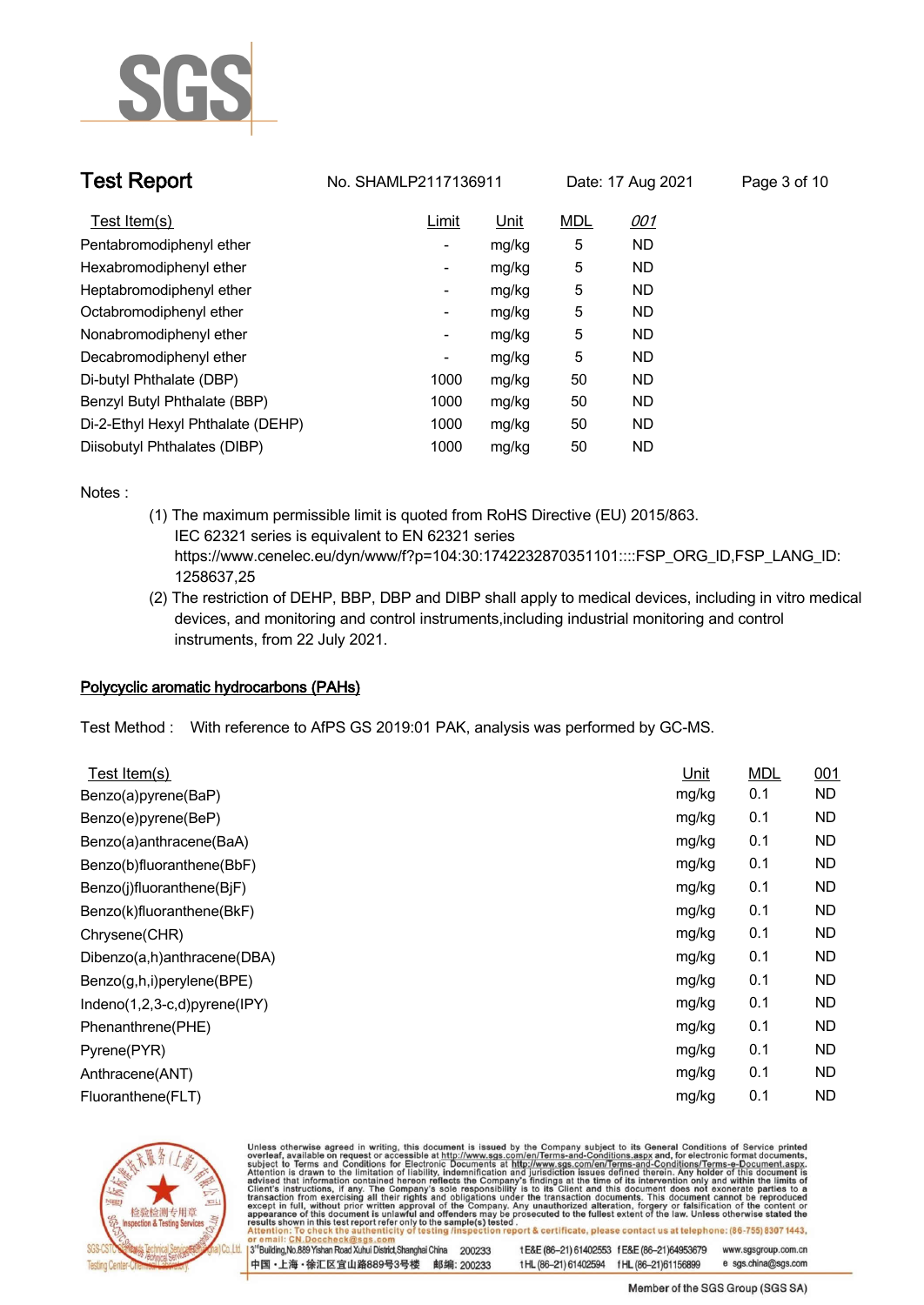

**Test Report. No. SHAMLP2117136911 Date: 17 Aug 2021. Page 4 of 10.**

| Test Item(s)                                            | <u>Unit</u> | <u>MDL</u>               | 001 |
|---------------------------------------------------------|-------------|--------------------------|-----|
| Sum of Phenanthrene(PHE), Pyrene(PYR), Anthracene(ANT), | ma/ka       | $\overline{\phantom{a}}$ | ND  |
| Fluoranthene(FLT)                                       |             |                          |     |
| Naphthalene(NAP)                                        | mg/kg       | 0.1                      | ND  |
| Sum of 15 PAHs                                          | mg/kg       | $\overline{\phantom{a}}$ | ND  |

AfPS (German commission for Product Safety): PAHs requirements

|                                                                              | Category 1                                                                                                                                                                                                                                                                              |                                                                                                                                                                                                     | Category 2                          | Category 3                                                                                                                                                             |                                     |
|------------------------------------------------------------------------------|-----------------------------------------------------------------------------------------------------------------------------------------------------------------------------------------------------------------------------------------------------------------------------------------|-----------------------------------------------------------------------------------------------------------------------------------------------------------------------------------------------------|-------------------------------------|------------------------------------------------------------------------------------------------------------------------------------------------------------------------|-------------------------------------|
| Parameter<br>Unit : mg/kg                                                    | Materials intended to be<br>placed in the mouth, or<br>materials coming into<br>long-term contact with<br>skin (more than 30s)<br>during the intended use<br>-in toys according to<br>Directive 2009/48/EC<br>or<br>-for the use by<br>children <sup>a,b</sup> up to 3<br>years of age. | Materials not covered by<br>category 1, coming into long-<br>term contact (more than 30s)<br>or short-term repetitive<br>contact <sup>c</sup> with skin during the<br>intended or foreseeable used. |                                     | Materials covered neither by<br>category 1 nor by category 2.<br>coming into short-term<br>contact (up to 30s) with skin<br>during the intended or<br>foreseeable use. |                                     |
|                                                                              |                                                                                                                                                                                                                                                                                         | a.<br>use by<br>children                                                                                                                                                                            | b.<br>other<br>consumer<br>products | a.<br>use by<br>children                                                                                                                                               | b.<br>other<br>consumer<br>products |
| Benzo(a)pyrene (BaP)                                                         | ${}< 0.2$                                                                                                                                                                                                                                                                               | ${}_{0.2}$                                                                                                                                                                                          | ${}< 0.5$                           | ${}< 0.5$                                                                                                                                                              | $\leq 1$                            |
| Benzo(e)pyrene (BeP)                                                         | ${}_{0.2}$                                                                                                                                                                                                                                                                              | ${}_{0.2}$                                                                                                                                                                                          | ${}< 0.5$                           | ${}< 0.5$                                                                                                                                                              | $\leq 1$                            |
| Benzo(a)anthracene (BaA)                                                     | ${}_{0.2}$                                                                                                                                                                                                                                                                              | ${}_{0.2}$                                                                                                                                                                                          | ${}< 0.5$                           | ${}< 0.5$                                                                                                                                                              | < 1                                 |
| Benzo(b)fluoranthene (BbF)                                                   | ${}_{0.2}$                                                                                                                                                                                                                                                                              | ${}_{0.2}$                                                                                                                                                                                          | ${}< 0.5$                           | ${}< 0.5$                                                                                                                                                              | < 1                                 |
| Benzo(j)fluoranthene (BjF)                                                   | ${}_{0.2}$                                                                                                                                                                                                                                                                              | ${}_{0.2}$                                                                                                                                                                                          | ${}< 0.5$                           | ${}< 0.5$                                                                                                                                                              | < 1                                 |
| Benzo(k)fluoranthene (BkF)                                                   | ${}_{0.2}$                                                                                                                                                                                                                                                                              | ${}_{0.2}$                                                                                                                                                                                          | ${}_{0.5}$                          | ${}< 0.5$                                                                                                                                                              | $\leq 1$                            |
| Chrysene (CHR)                                                               | ${}< 0.2$                                                                                                                                                                                                                                                                               | ${}_{0.2}$                                                                                                                                                                                          | ${}< 0.5$                           | ${}< 0.5$                                                                                                                                                              | $\leq 1$                            |
| Dibenzo(a,h)anthracene<br>(DBA)                                              | ${}< 0.2$                                                                                                                                                                                                                                                                               | ${}< 0.2$                                                                                                                                                                                           | ${}< 0.5$                           | ${}< 0.5$                                                                                                                                                              | < 1                                 |
| Benzo(g,h,i)perylene (BPE)                                                   | ${}_{0.2}$                                                                                                                                                                                                                                                                              | ${}< 0.2$                                                                                                                                                                                           | ${}< 0.5$                           | ${}< 0.5$                                                                                                                                                              | $\leq 1$                            |
| Indeno(1,2,3-cd)pyrene (IPY)                                                 | ${}< 0.2$                                                                                                                                                                                                                                                                               | ${}_{0.2}$                                                                                                                                                                                          | ${}_{0.5}$                          | ${}< 0.5$                                                                                                                                                              | $\leq 1$                            |
| Phenanthrene (PHE), pyrene<br>(PYR), anthracene (ANT),<br>fluoranthene (FLT) | $< 1$ Sum                                                                                                                                                                                                                                                                               | $< 5$ Sum                                                                                                                                                                                           | $< 10$ Sum                          | $< 20$ Sum                                                                                                                                                             | $< 50$ Sum                          |
| Naphthalene (NAP)                                                            | $\leq 1$                                                                                                                                                                                                                                                                                | $\leq$ 2                                                                                                                                                                                            |                                     | < 10                                                                                                                                                                   |                                     |
| Sum of 15 PAHs                                                               | < 1                                                                                                                                                                                                                                                                                     | < 5                                                                                                                                                                                                 | < 10                                | < 20                                                                                                                                                                   | < 50                                |

Note:

<sup>a</sup> A "Child" is legally defined as a person before reaching the age of 14 years.

b Use by children includes both active and passive contact by children.

c Definition "short-term repetitive contact" taken from REACH Annex XVII entry 50 amendment (Regulation (EC) No. 1272/2013)

d According to the definition of the German Product Safety Act (ProdSG) (chapter 1 Article 2 No. 28) "foreseeable use" shall mean the use of a product in a manner that the person placing it on the market, has not intended, but which could be reasonably foreseeable.

Remark: The German committee on Product Safety (AfPS) published a new PAHs document (AfPS GS 2019:01 PAK) on April 10, 2020, which will be binding for the issue of GS mark certificate from July 1, 2020.



Unless otherwise agreed in writing, this document is issued by the Company subject to its General Conditions of Service printed overleaf, available on request or accessible at http://www.sgs.com/en/Terms-and-Conditions.asp

3<sup>rd</sup> Building, No.889 Yishan Road Xuhui District, Shanghai China 200233 中国·上海·徐汇区宜山路889号3号楼 邮编: 200233 tE&E (86-21) 61402553 fE&E (86-21)64953679 www.sgsgroup.com.cn

t HL (86-21) 61402594 f HL (86-21) 61156899 e sgs.china@sgs.com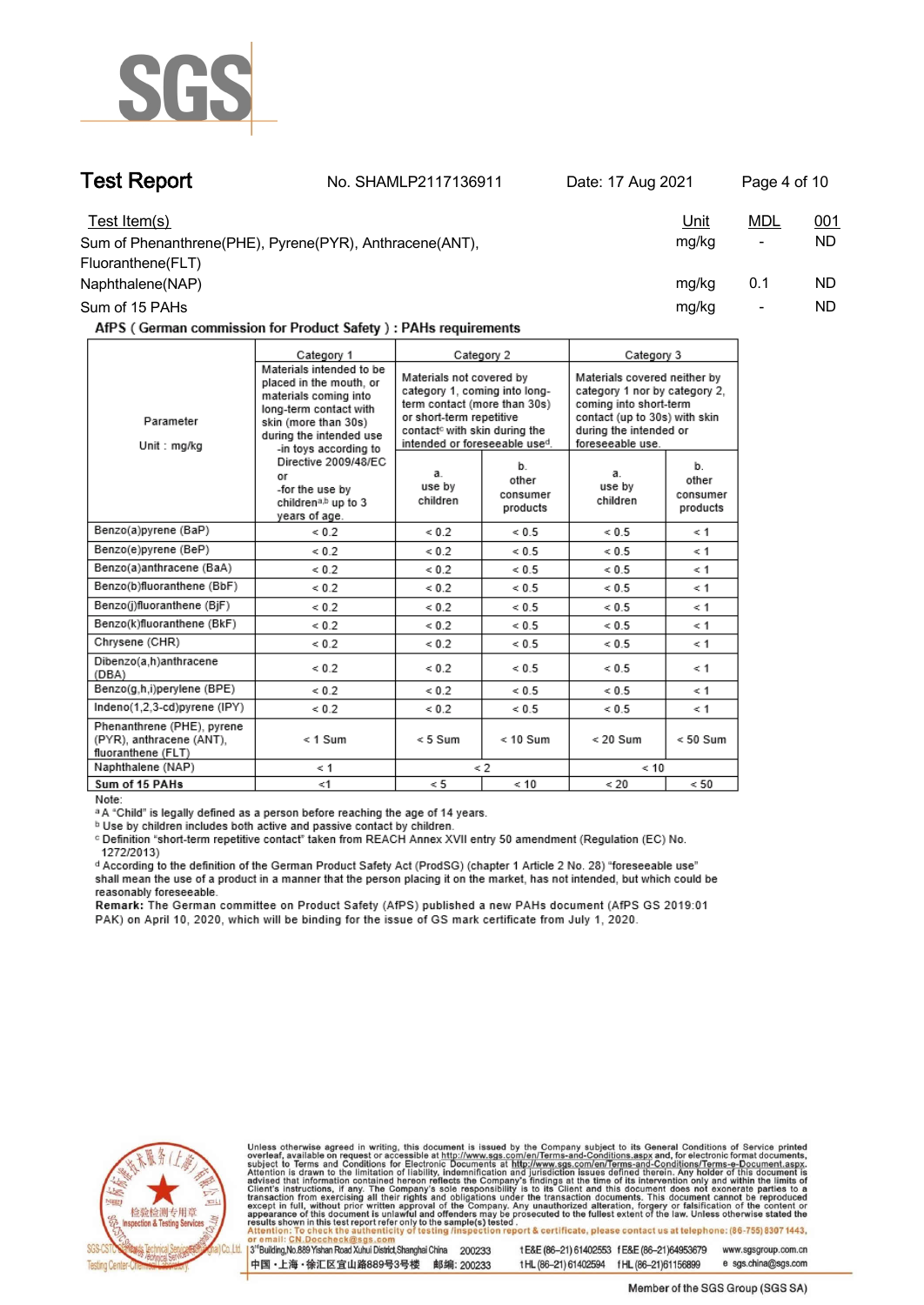

**Test Report. No. SHAMLP2117136911 Date: 17 Aug 2021. Page 5 of 10.**

## **ATTACHMENTS**

## **Elements (IEC62321) Testing Flow Chart**

1) These samples were dissolved totally by pre-conditioning method according to below flow chart.





Unless otherwise agreed in writing, this document is issued by the Company subject to its General Conditions of Service printed overleaf, available on request or accessible at http://www.sgs.com/en/Terms-and-Conditions.asp

13<sup>rd</sup> Building, No.889 Yishan Road Xuhui District, Shanghai China 200233 中国·上海·徐汇区宜山路889号3号楼 邮编: 200233 tE&E (86-21) 61402553 fE&E (86-21)64953679 www.sgsgroup.com.cn e sgs.china@sgs.com t HL (86-21) 61402594 f HL (86-21) 61156899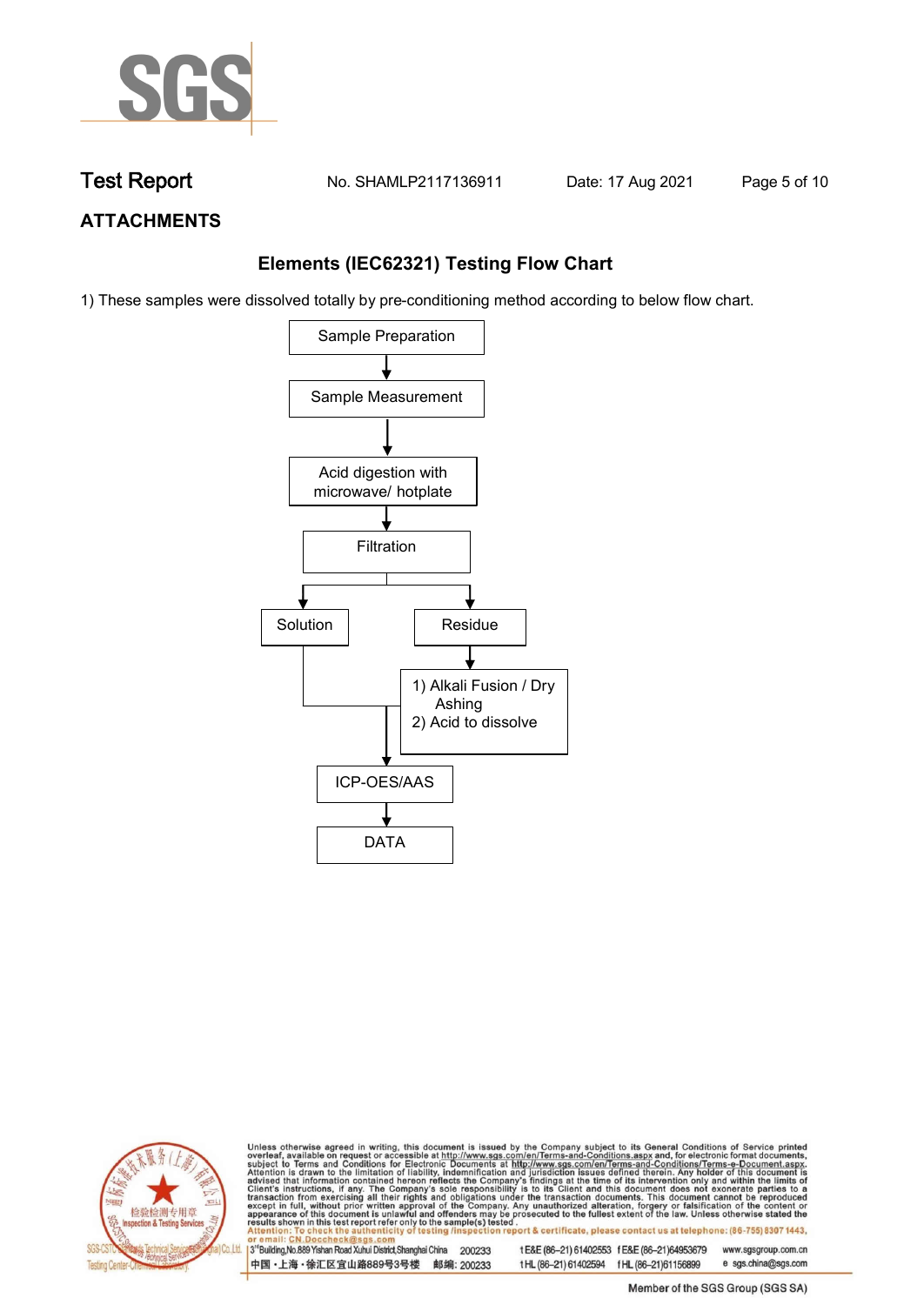

**Test Report. No. SHAMLP2117136911 Date: 17 Aug 2021. Page 6 of 10.**

## **ATTACHMENTS**

## **Hexavalent Chromium (Cr(VI)) Testing Flow Chart**





Unless otherwise agreed in writing, this document is issued by the Company subject to its General Conditions of Service printed overleaf, available on request or accessible at http://www.sgs.com/en/Terms-and-Conditions.asp

3<sup>rd</sup> Building, No.889 Yishan Road Xuhui District, Shanghai China 200233 中国·上海·徐汇区宜山路889号3号楼 邮编: 200233 tE&E (86-21) 61402553 fE&E (86-21)64953679 www.sgsgroup.com.cn

t HL (86-21) 61402594 f HL (86-21)61156899 e sgs.china@sgs.com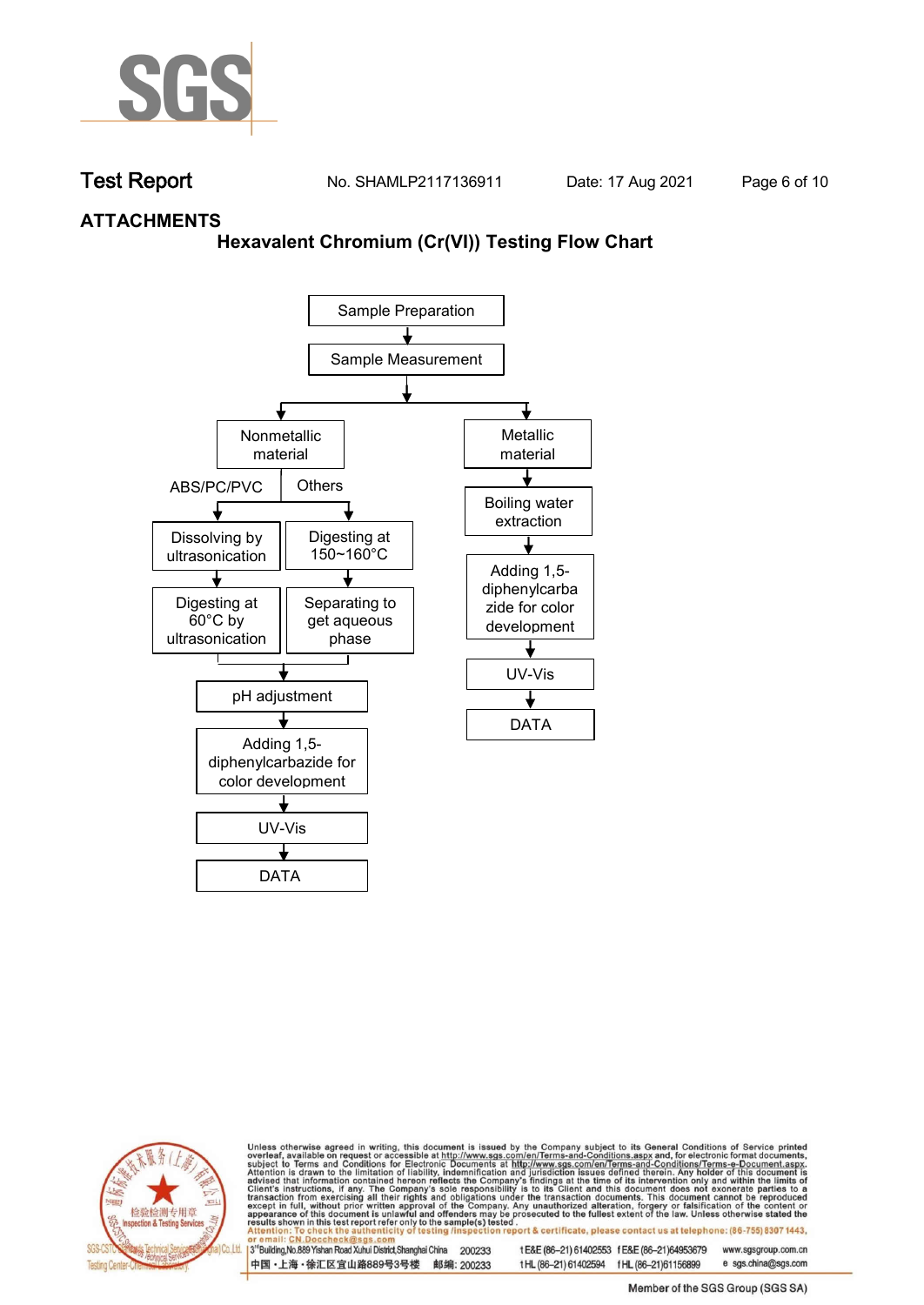

**Test Report. No. SHAMLP2117136911 Date: 17 Aug 2021. Page 7 of 10.**

**ATTACHMENTS**

## **PBBs/PBDEs Testing Flow Chart**





Unless otherwise agreed in writing, this document is issued by the Company subject to its General Conditions of Service printed overleaf, available on request or accessible at http://www.sgs.com/en/Terms-and-Conditions.asp

3<sup>'</sup>Building, No.889 Yishan Road Xuhui District, Shanghai China 200233 中国·上海·徐汇区宜山路889号3号楼 邮编: 200233

tE&E (86-21) 61402553 fE&E (86-21)64953679 www.sgsgroup.com.cn

e sgs.china@sgs.com t HL (86-21) 61402594 f HL (86-21) 61156899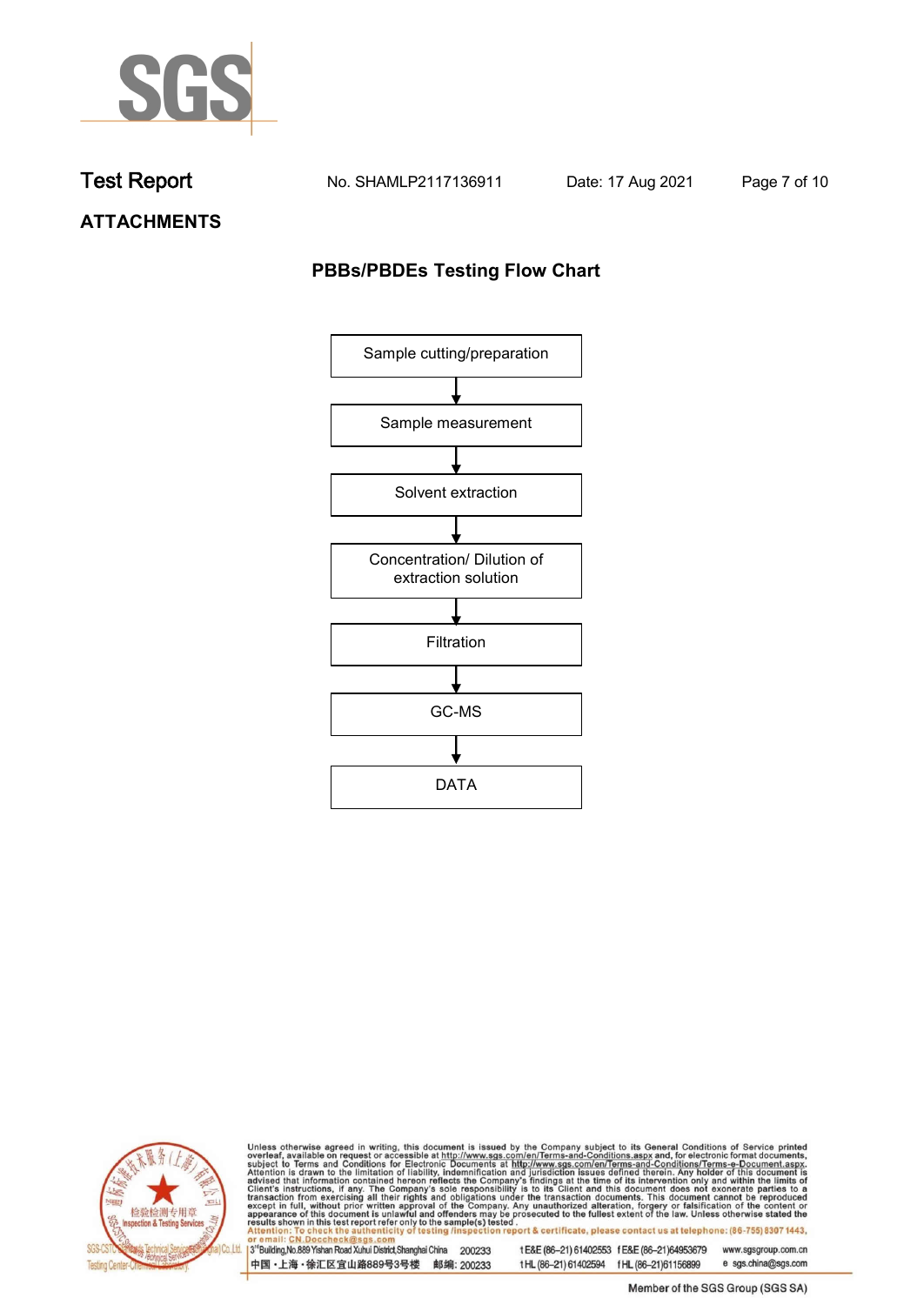

**Test Report. No. SHAMLP2117136911 Date: 17 Aug 2021. Page 8 of 10.**

# **ATTACHMENTS**

## **Phthalates Testing Flow Chart**





Unless otherwise agreed in writing, this document is issued by the Company subject to its General Conditions of Service printed overleaf, available on request or accessible at http://www.sgs.com/en/Terms-and-Conditions.asp

3<sup>'</sup>Building, No.889 Yishan Road Xuhui District, Shanghai China 200233 中国·上海·徐汇区宜山路889号3号楼 邮编: 200233

tE&E (86-21) 61402553 fE&E (86-21)64953679 www.sgsgroup.com.cn

e sgs.china@sgs.com t HL (86-21) 61402594 f HL (86-21) 61156899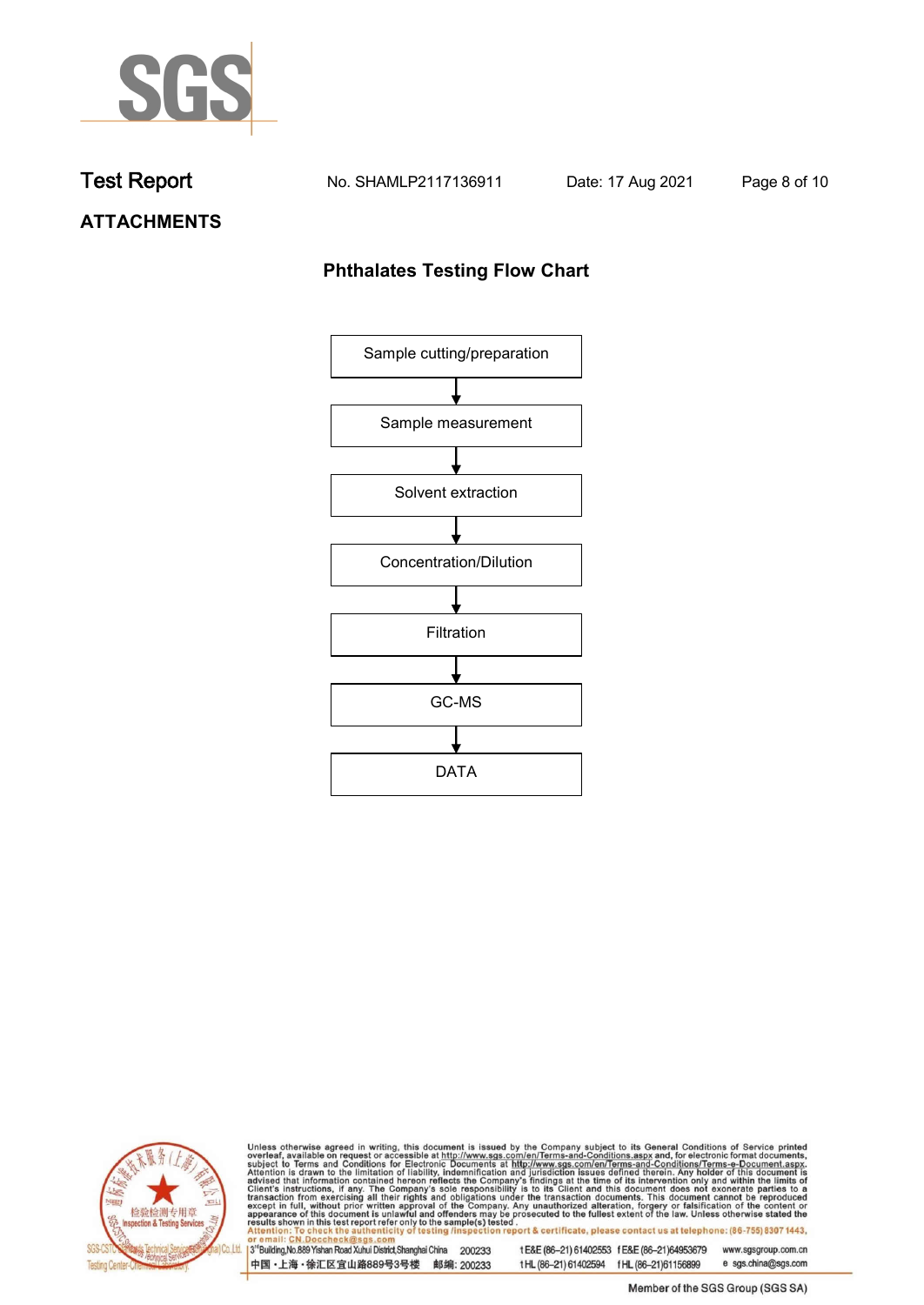

**Test Report. No. SHAMLP2117136911 Date: 17 Aug 2021. Page 9 of 10.**

# **ATTACHMENTS**

## **PAHs Testing Flow Chart**





Unless otherwise agreed in writing, this document is issued by the Company subject to its General Conditions of Service printed overleaf, available on request or accessible at http://www.sgs.com/en/Terms-and-Conditions.asp

3<sup>'</sup>Building, No.889 Yishan Road Xuhui District, Shanghai China 200233 中国·上海·徐汇区宜山路889号3号楼 邮编: 200233

tE&E (86-21) 61402553 fE&E (86-21)64953679 www.sgsgroup.com.cn

e sgs.china@sgs.com t HL (86-21) 61402594 f HL (86-21) 61156899